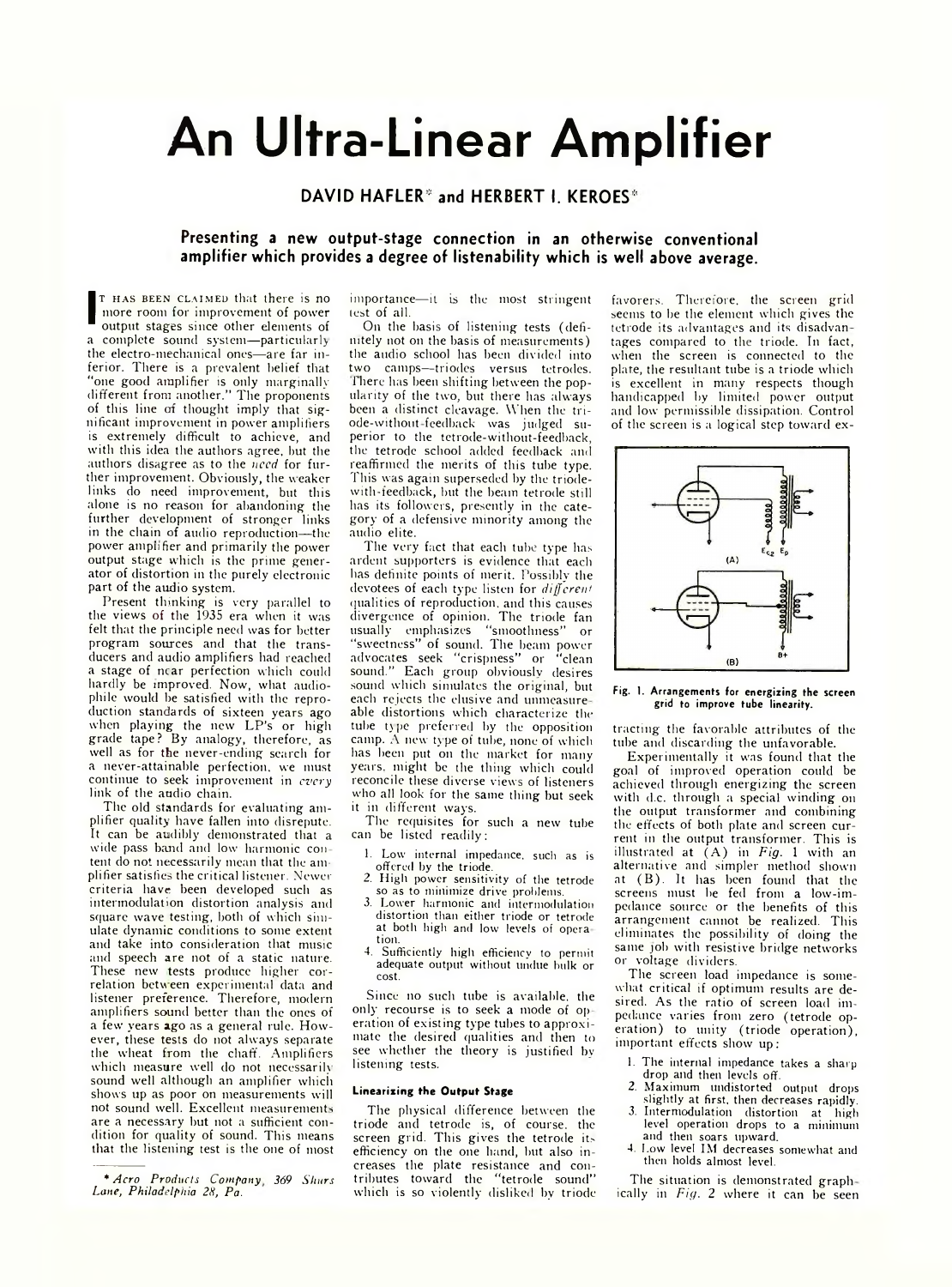

that over a narrow band of operation where screen load impedance is about 18.5 per cent of plate load impedance, the new arrangement provides the high power output of tetrodes with low internal impedance such as is normally obtained from triodes. while distortion figures are equal or better than the extremes of operation. We have achieved a new tube type without designing a new tube. This tube is neither triode nor tetrode, but its improved linearity over either of those types justifies the designation "ultra linear."

### **The Complete Amplifier Circuit**

In applying the ultra-linear output arrangement to complete amplifier circuits, it was found that the simple version of (B ) , *Fig.* 1 could be used to advantage. By feeding d.c. to the screens through a properly placed tap on the primary of the output transformer, the operating conditions are preserved, and the close coupling between screen and plate is advantageous when feedback is carried around the stage. The disadvantage of this simpler arrangement is that screen and plate must operate at the same d.c. potential. In the particular arrangement used the screen and plate are operated at the same potential (350 volts plate to cathode) without exceeding dissipation requirements, either quiescent or at maximum output. This new output coupling arrangement reduces screen dissipation at high levels and is a safe mode of operation with respect to tube life.

A circuit arrangement has been designed to take full advantage of the ultra linear output stage. This circuit, *Fig.* 3, takes into account the necessity for complete stability under feedback conditions so as to eliminate tendencies toward transient instability under any type of load, including- the varying impedance of loudspeaker systems.

This complete circuit offers linearity of operation of a very high order. It is based around a special output transformer, the Acrosound TO-300, which is 6600 ohms primary impedance and has taps at the optimum point indicated in *Fig.* 2. A special seven-section symmetrical winding arrangement placed on a substantial grain-oriented lamination of unique shape permits a ratio of primary inductance to leakage reactance in excess of 15,000 to 1. The response of the transformer alone is within  $\pm 1$  db

from 10 to 100,000 cps with extremely low phase shift and no resonances within this hand.

The complete amplifier circuit is relatively simple, inexpensive, and efficient. With a 370-volt power transformer at 130-ma peak requirement, power output is almost as high as for a tetrode amplifier and twice that of a triode amplifier with cathode bias and the same power

### **Performance of the Amplifier**

All stages of the amplifier have been adjusted for minimum intermodulation, and the 1M curves based on sine-wave power output arc shown in *Fig.* 4. These curves were run using frequencies of 40 and 2.000; 40 and 7,000: 40 and 12,000; 100 and 2,000; and 60 and 7,000, all mixed four to one. The IM is almost identical under all conditions of test indicating that it is completely independent of frequency, at least up to 20 watts output. This factor possibly accounts for the superlative listening quality of the amplifier.

Undistorted power, less than 2 per cent IM, is in excess of 20 watts. This power is delivered *undistorted* within 1 db over the range from 20 to 20 000 cps. This power curve *(Fig.* 5) is not a response curve run at high power level. Instead it represents *clean* power available at these frequencies. This is particularly important with today's program sources. The dynamic range of some of the best LP's is reputed to he in excess of 100 dh. It is necessary to have power to handle this range, and this power is



Fig. 3. Overall schematic of the Ultra-Linear amplifier and associated power supply.

supply. No adjustments are necessary for balance either of the phase inverter or of the output-stage plate current, and there are no critical values of capacitors or resistors required. The amplifier is driven to 20 watts of output with an input of only 0.7 volt.

Feedback is carried around the complete circuit in an external loop. There are 20 dh of feedback in this loop as measured under load conditions (about 30 dh based on open circuit gain), and a safe margin is maintained. A small capacitor across the feedback resistor increases the feedback in the region above 100 kc to smooth the high-frequency response. This capacitor is not required to keep the amplifier stable though it does add to the stability margin.

required over a wide frequency hand. New standards of audio fidelity are rapidly making obsolete the five or ten watt amplifier which cannot even deliver its rated power at frequency extremes.

Another factor of considerable importance in evaluating amplifier performance cannot be seen from the curves. This is *overload characteristic.* The amplifier has been given listening tests under overload conditions with a pad on the output so as not to deafen the participants. Peaks which would require a 40 watt amplifier are transmitted without irritation even though the output can be seen to clip on the 'scope. The overload recovery is rapid and has no noticeable hangover, so a clipped peak has no time to penetrate the ear. Some amplifiers